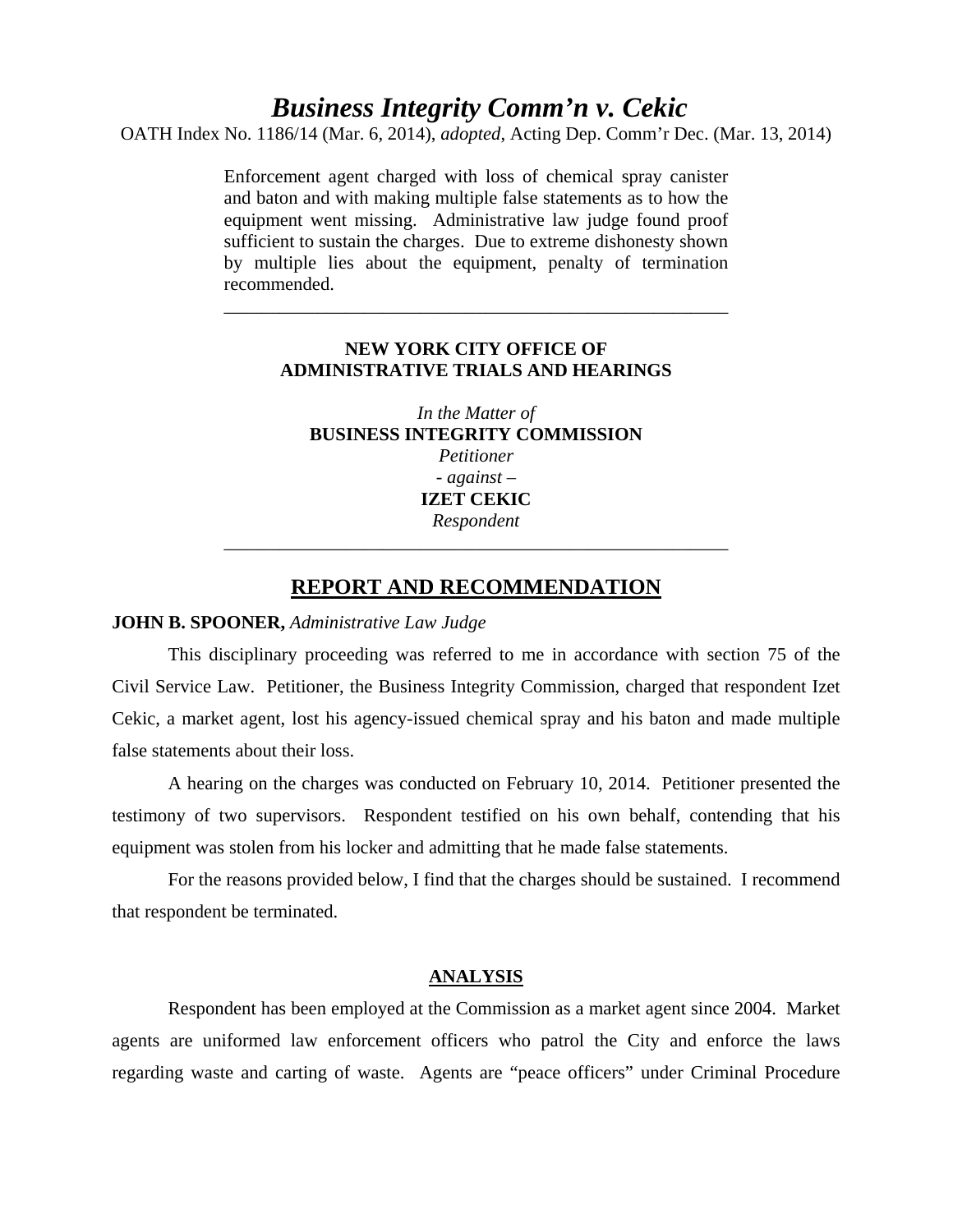Law section 2.10 and are authorized to carry chemical spray and batons (Tr. 17). The charges allege that respondent lost both his agency-issued chemical spray and his baton and that, when asked to explain, provided untruthful answers.

Mr. Santiago, the Commission director of enforcement, testified that, on April 29, 2013, respondent and his fellow agents were directed to turn in their chemical spray canisters for replacement. Respondent turned in a canister different from the one he was issued in that it was a different color and did not have the Commission inventory control number affixed to it (Tr. 20- 21; Pet. Ex. 2). The canister respondent handed in was the same brand as the agency canisters but was red instead of blue and, instead of .33 per cent of the chemical irritant, it had 1.33 per cent (Tr. 22, 24-25). When asked for an explanation, respondent said he had "no idea" why the canister was different (Tr. 43; Pet. Ex. 6). Later it was discovered that respondent's baton was also different from the baton that he had been issued (Tr. 46-47; Pet. Ex. 8).

In a June 14, 2013 memorandum to Mr. Santiago (Pet. Ex. 10), respondent stated that he was unaware his chemical spray and baton were substitutes and "believed to the best of my knowledge" that both his chemical spray and his baton were the same as the ones which he was issued. He noted that his locker had been tampered with in the past and attached a May 2012 memo complaining about "dents and scratches" on his locker, which he ascribed to tampering.

In September 2013, respondent was notified of a conference concerning disciplinary charges (Pet. Ex. 7). In an e-mail dated September 13 (Pet. Ex. 8), petitioner's counsel, Mr. Curry, advised respondent to complete the required paperwork to notify his supervisors of the lost equipment.

A step 1 hearing was scheduled for October 4, but adjourned at respondent's request to November 18, 2013. According to Ms. Farrell, the Commission policy advisor, respondent appeared at the hearing and produced a spray canister and baton different from those he had been issued (Tr. 94). Mr. Santiago indicated that, when questioned about the missing equipment at the hearing, respondent refused to answer the questions and generally provided no explanation (Tr. 61).

Respondent testified that he works the night tour from 10:00 p.m. to 6:00 a.m. as an enforcement agent, assigned to the Hunts Point market area (Tr. 101). He keeps his uniform and his equipment, including his chemical spray and baton, in his locker at the Commission facility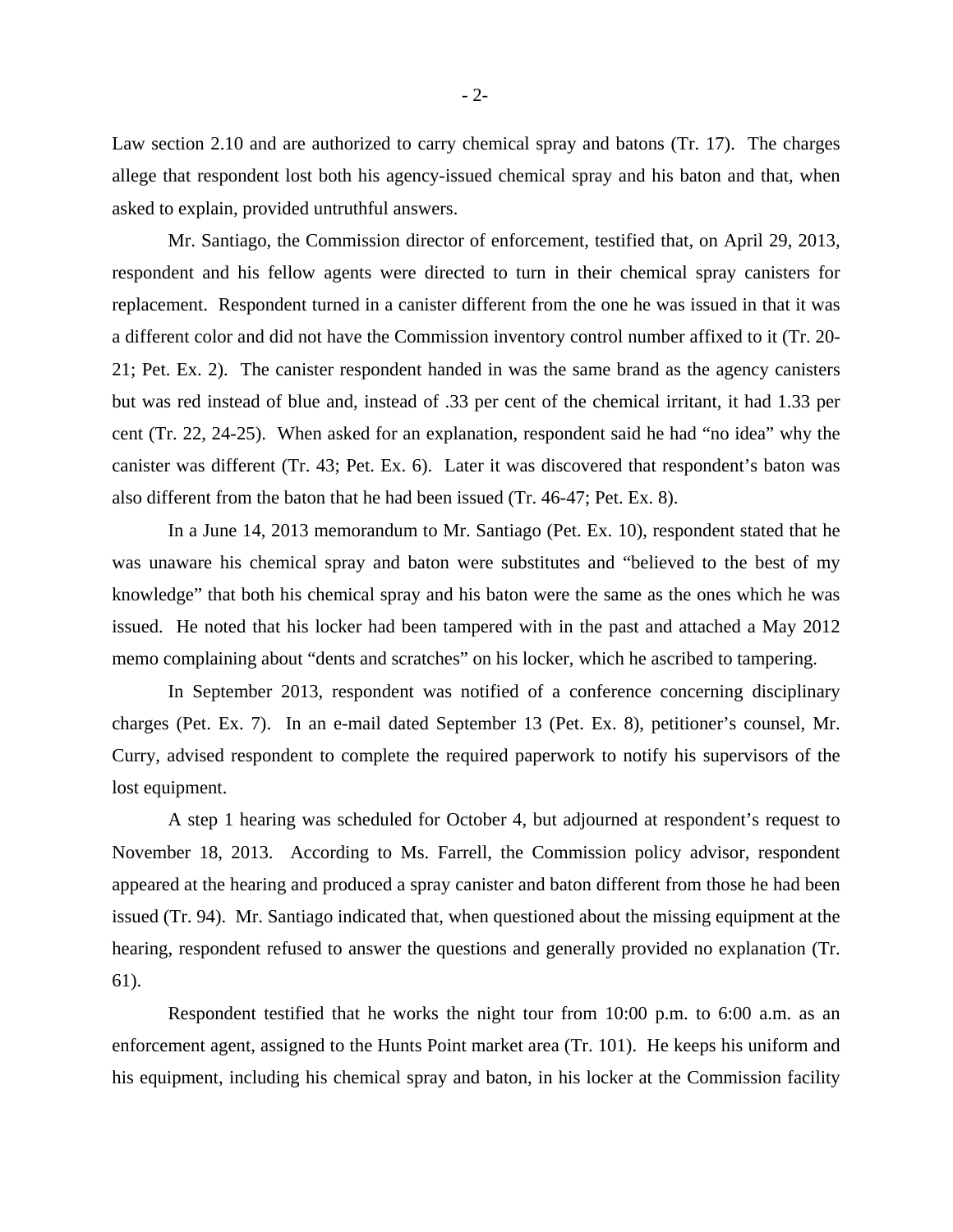on Washington Avenue in the Bronx (Tr. 103). At some point two and one-half to three years ago, he found his locker open at the end of his tour. The following day he noticed that his chemical spray and his baton were missing. He testified that, when he realized his equipment was missing, he "panicked," fearing that he would lose his job if he reported it (Tr. 104). He purchased the replacement chemical spray online and the baton at a Chinese gift shop (Tr. 104- 05).

Respondent admitted that he initially told Mr. Santiago that he did not know what happened to his equipment (Tr. 106). Later he told his union representative that the equipment was "lost" (Tr. 122), a statement that was conveyed to those investigating respondent's actions. He testified that, following the November 18 hearing, he discarded the replacement baton in the trash with other recyclables (Tr. 116). When asked whether he recalled being advised by Mr. Curry at the hearing to retain the baton as evidence for the OATH disciplinary hearing, respondent indicated he was not sure (Tr. 117).

He repeatedly apologized and stated that he "deeply regretted" his mistake in not immediately reporting the theft (Tr. 107, 115, 117, 123).

The hearing evidence raised no factual disputes as to the allegations in the charges. Respondent admitted that his spray canister and his baton went missing some three years ago and that he did not report this to the agency. Instead, he replaced both pieces of equipment with nonregulation items. When the different equipment was noticed by his supervisor, he initially denied knowing about it and later stated it was lost. At the hearing held on November 18, 2013, he refused to answer questions or provide any explanation concerning why he was no longer in possession of the issued equipment. BIC Code of Conduct section 5.1 provides that employees are responsible for their equipment and section 5.8 requires that they "promptly report" loss of any agency property to their supervisor. Specifications 1 and 2 of charge I and charge II must be sustained.

BIC Code of Conduct section 4.1 prohibits employees from making any false statements. *See* BIC Code of Conduct §§ 2.29 (employees shall not make false reports or false entries in records), 4.3 (employees must cooperate with any official inquiry). Charge III must also be sustained.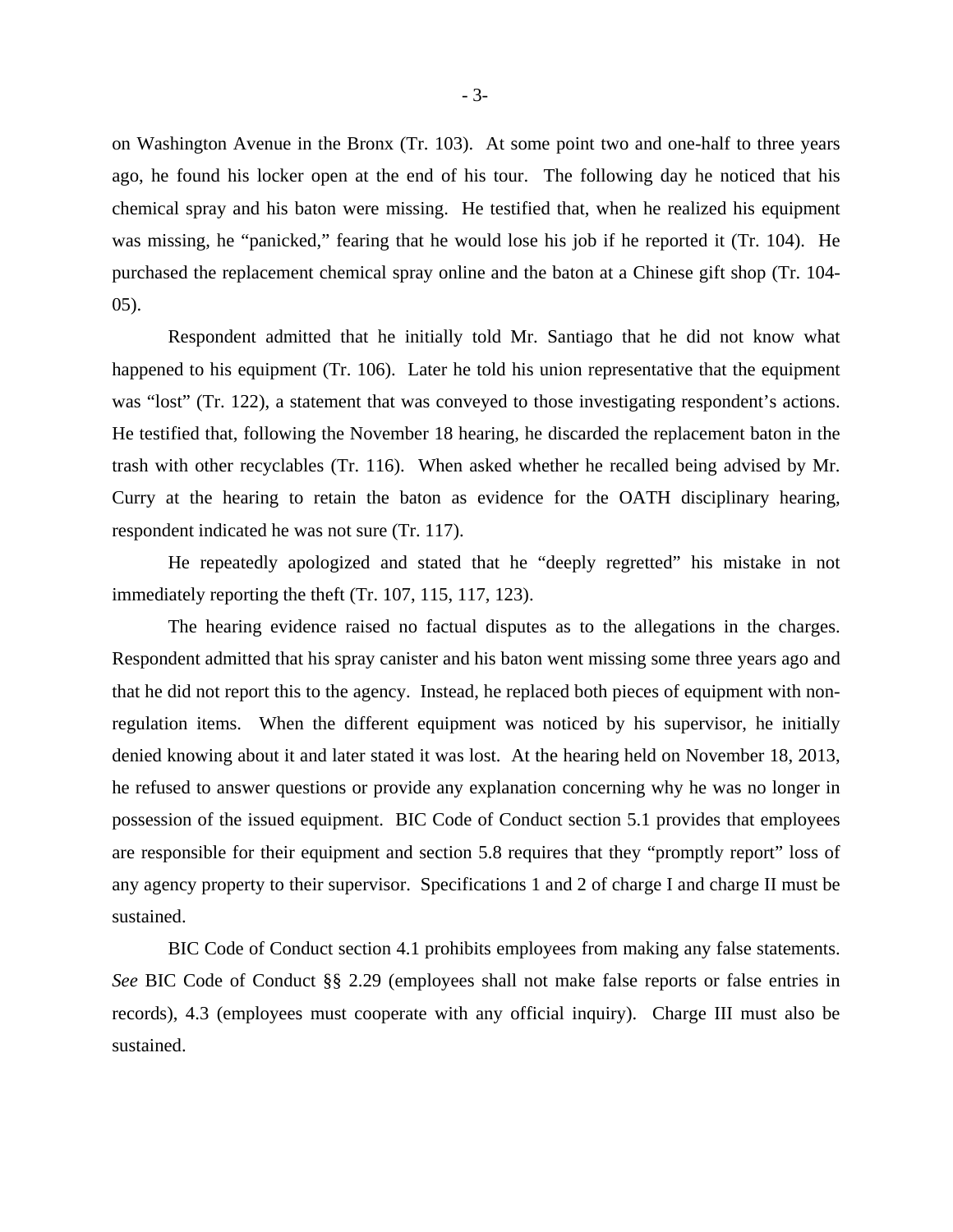### **FINDINGS AND CONCLUSIONS**

- 1. Specification 1 of charge I and charge II should be sustained in that, at some time prior to April 29, 2013, respondent's spray canister went missing and he failed to report it, in violation of BIC Code of Conduct §§ 5.1 and 5.8.
- 2. Specification 2 of charge I and charge II should be sustained in that, at some time prior to October 3, 2013, respondent's baton went missing and he failed to report it, in violation of BIC Code of Conduct §§ 5.1 and 5.8.
- 3. Charge III should be sustained in that, on November 18, 2013, during a disciplinary hearing, respondent refused to answer questions regarding his missing equipment, in violation of Specification 1 of BIC Code of Conduct §§ 2.29, 4.1, and 4.3.

## **RECOMMENDATION**

 Upon making the above findings, I requested and received a summary of respondent's personnel history in order to make an appropriate penalty recommendation. He has been employed with the City since 1998. He has been disciplined once in 2012, when he was suspended for one day for leaving work without permission. He was also placed on a 30-day suspension in November 2013, for the instant charges, and remains on suspension with pay pending the outcome of these charges. Respondent's lengthy employment provides grounds for mitigation.

 His overall evaluations for 2009-2010 and for 2010-2011 were "very good," with his supervisor noting that he was "dependable," "calm," and "confident." His overall evaluation for 2011-2012 was "good," although his attendance and punctuality was found to be "conditional." These generally good evaluations provide further grounds to mitigate the penalty.

 Petitioner's attorney contended that, despite respondent's tenure, the appropriate penalty for respondent must be termination because his admitted dishonesty is incompatible with his law enforcement position. Counsel noted in particular that, given the multiple lies respondent admitted making in this case, he could no longer rely upon respondent's truthfulness or integrity in issuing violations or in testifying about the circumstances of violations at a hearing (Tr. 136). It is true that this tribunal has found that acts involving falsification for a benefit, such as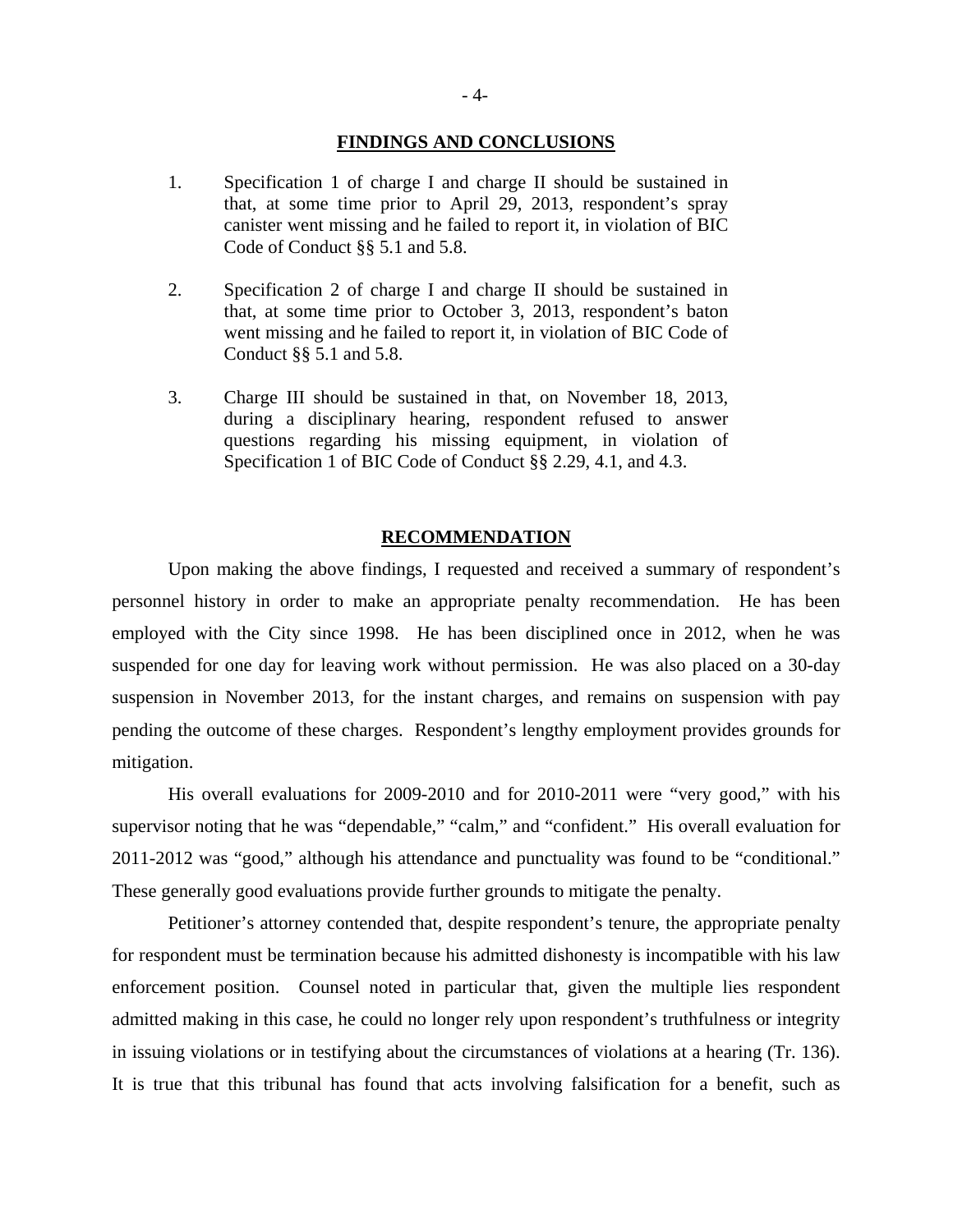obtaining approved leave or money, frequently warrant termination. *Dep't of Environmental Protection v. Martinez*, OATH Index Nos. 734/06 & 1486/06 (May 24, 2006) (recommending termination of sewage treatment worker who falsified documents concerning federally mandated water samples and lied to his superiors about his actions); *Dep't of Correction v. Roman*, OATH Index No. 1026/05 (Feb. 10, 2006) (recommending termination of correction officer who availed himself of an unauthorized public benefit, altered documents which he produced to investigators, and made false and misleading statements during an MEO 16 interview); *Transit Auth. v. Robertson*, OATH Index No. 1019/02 (Apr. 9, 2002) (recommending termination for a supervisor who created false documents and submitted them in support of three emergency-leave requests); *Human Resources Admin. v. Rivera,* OATH Index No. 219/94 (Nov. 24, 1993) (recommending termination of employee who submitted a fraudulent medical note to document a three-week leave of absence). Unlike the employees in these cases, however, respondent was not shown to have benefited from the false statements he made concerning his missing equipment.

 The most disturbing aspect of respondent's misconduct in this case is not the loss of equipment but respondent's persistent refusal to offer a truthful explanation for this loss. He initially denied any knowledge that it was missing, then contended it was lost, and finally, at the hearing, admitted that his earlier statements were false and stated that his equipment was stolen. His testimony as to the circumstances of the supposed theft were not credible. His explanation that he did not report the theft when it occurred because he feared he would lose his job was not credible in that there was no evidence that any other agents had ever been disciplined, let alone terminated, for losing equipment. Respondent also offered no explanation as to why, after his supervisors discovered he had replaced the equipment in 2013, he persisted in offering two admittedly untruthful accounts, that he had no knowledge of what happened and that he lost the equipment. Given the lack of corroboration of the supposed theft and the admitted instances of deception, it seemed most likely that respondent clung to the theft story as a means of making himself less culpable for the loss, perhaps not realizing that this last lie only exacerbated the magnitude of his dishonesty.

 I believe that, because of respondent's persistent and sustained untruthfulness about the circumstances of the equipment loss, including his unconvincing statements at the hearing, termination is the most appropriate penalty here. As noted by petitioner's attorney, an agent's